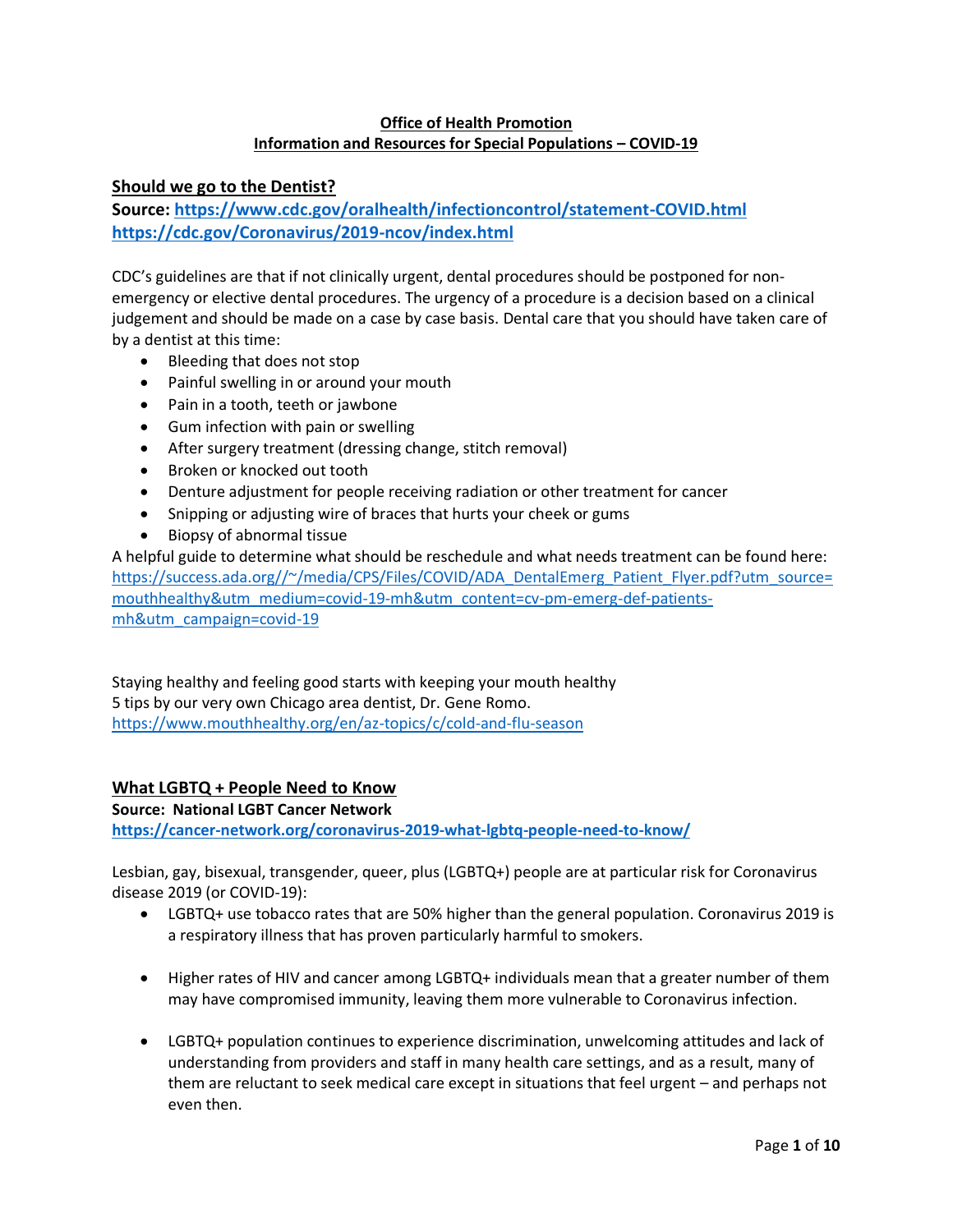- LGBTQ+ people experience health disparities. Health disparities affect the potential Coronavirus 2019 impact on them in two ways:
	- 1.Access to care barriers leaves them less likely to get medical care, and 2.Existing health disparities mean more of them live in a state of compromised Are there special precautions that LGBTQ+ people should take?

### **Are the special precautions that LGBTQ+ people should take?**

If an LGBTQ+ person has cancer, smokes, is HIV+, is over 65 years old, or has any other fragile health condition, consider taking additional measures to avoid risk of infection. This could include more vigilance about staying away from symptomatic people, it could include avoiding larger gatherings of people, and should include practicing excellent epidemic hygiene, like frequent hand washing and breaking habits of face-touching. All smokers should know they can access free cessation services by calling 1-866-QUIT-YES (1-866-784-8937) or visiting [www.quityest.org.](http://www.quityest.org/)

## **Persons who use tobacco and e-cigarettes**

## **Source: World Health Organization [https://www.who.int/news-room/q-a-detail/q-a-on-smoking](https://www.who.int/news-room/q-a-detail/q-a-on-smoking-and-covid-19)[and-covid-19](https://www.who.int/news-room/q-a-detail/q-a-on-smoking-and-covid-19)**

Smokers are likely to be more vulnerable to COVID-19 as the act of smoking means that fingers (and possibly contaminated cigarettes) are in contact with lips which increases the possibility of transmission of virus from hand to mouth. Smokers may also already have lung disease or reduced lung capacity which would greatly increase risk of serious illness.

Smoking products such as water pipes often involve the sharing of mouth pieces and hoses, which could facilitate the transmission of COVID-19 in communal and social settings. Conditions that increase oxygen needs or reduce the ability of the body to use it properly will put patients at higher risk of serious lung conditions such as pneumonia.

### **Source: Campaign for Tobacco-Free Kids – Press Release – March 20, 2020 [https://www.tobaccofreekids.org/press-releases/2020\\_03\\_20\\_covid-19](https://www.tobaccofreekids.org/press-releases/2020_03_20_covid-19)**

The coronavirus (COVID-19) attacks the lungs, and behaviors that weaken the lungs put individuals at greater risk. The harmful impact of smoking on the lungs is well documented, and there is a growing body of evidence that e-cigarette use (vaping) can also harm lung health.

There is conclusive evidence that smoking increases the risk for respiratory infections, weakens the immune system and is a major cause of several chronic health conditions, including chronic obstructive pulmonary disease, heart disease and diabetes. In addition, there is growing evidence that vaping can also harm lung health. These factors put smokers, and most likely vapers as well, at greater risk when confronted with the coronavirus.

There has never been a better time for smokers to quit and for individuals to protect their health by avoiding use of all tobacco products, including e-cigarettes.

For more information, please see this recent blog post by Dr. Nora Volkow, director of the National Institute on Drug Abuse. It includes the following: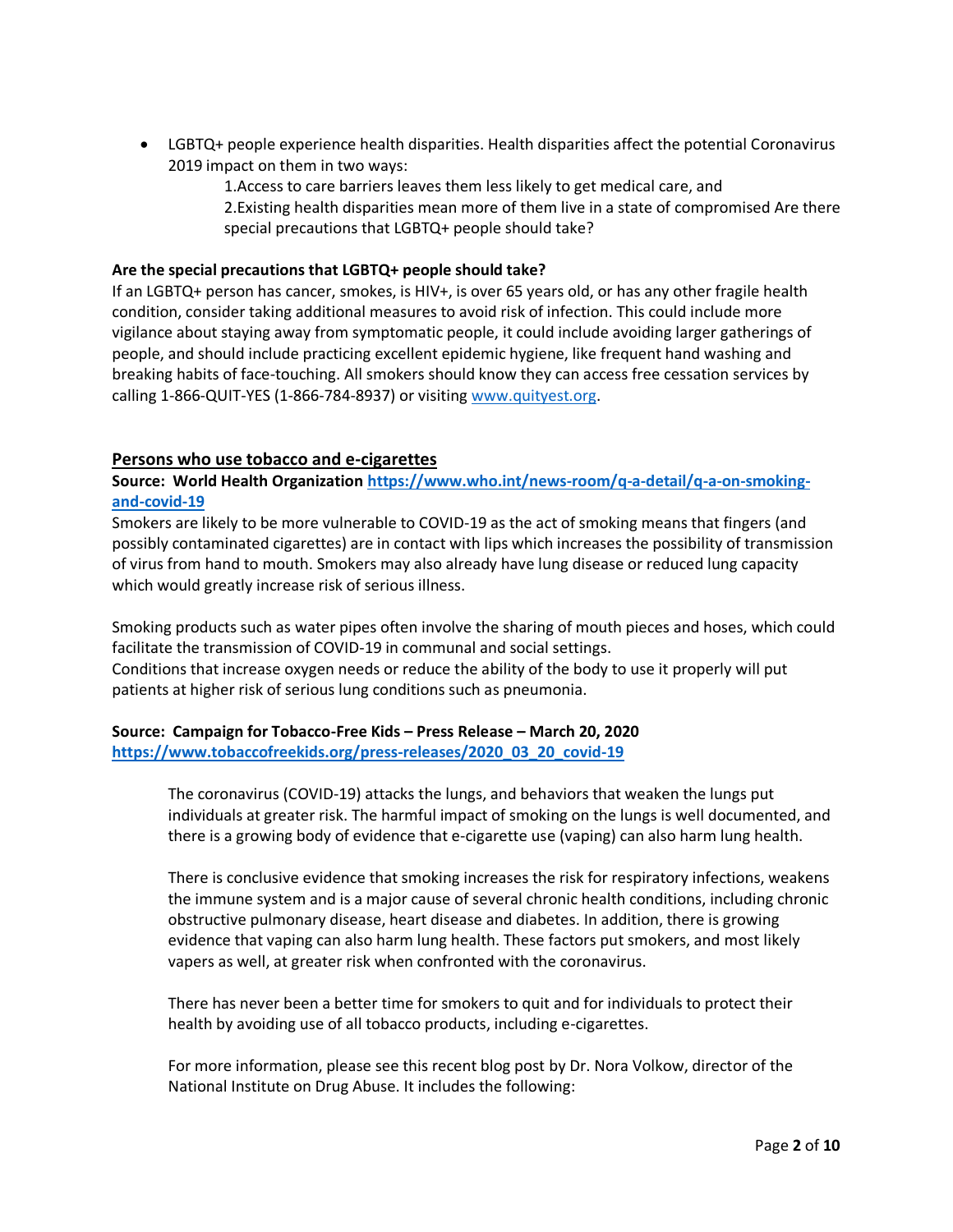"Because it attacks the lungs, the coronavirus that causes COVID-19 could be an especially serious threat to those who smoke tobacco or marijuana or who vape."

"It is therefore reasonable to be concerned that compromised lung function or lung disease related to smoking history, such as chronic obstructive pulmonary disease (COPD), could put people at risk for serious complications of COVID-19."

"Vaping, like smoking, may also harm lung health. Whether it can lead to COPD is still unknown, but emerging evidence suggests that exposure to aerosols from e-cigarettes harms the cells of the lung and diminishes the ability to respond to infection

### **Persons with Substance Use Disorders**

#### **Source: National Institute on Drug Abuse (NIDA)**

**[https://www.drugabuse.gov/about-nida/noras-blog/2020/03/covid-19-potential-implications](https://www.drugabuse.gov/about-nida/noras-blog/2020/03/covid-19-potential-implications-individuals-substance-use-disorders)[individuals-substance-use-disorders](https://www.drugabuse.gov/about-nida/noras-blog/2020/03/covid-19-potential-implications-individuals-substance-use-disorders)**

- COVID-19 could be a serious threat to those who smoke tobacco or marijuana or who vape because it attacks the lungs.
- People with opioid use disorder and methamphetamine use disorder may also be vulnerable due to those drugs' effect on respiratory and pulmonary health.

### **Persons with Diabetes**

#### **Source: <https://www.cdc.gov/diabetes/managing/preparedness.html>**

During natural disasters, emergencies, and hazards people with diabetes face challenges to their health care. If you are an evacuee or are in an emergency situation, it is of prime importance to identify yourself as a person with diabetes and any related conditions, so you can obtain appropriate care. It is also important to prevent dehydration by drinking enough fluids, which can be difficult when drinking water is in short supply. In addition, it is helpful to keep something containing sugar with you at all times, in case you develop hypoglycemia (low blood glucose). To prevent infections, which people with diabetes are more vulnerable to, pay careful attention to the health of your feet, and get medical treatment for any wounds.

The CDC has compiled many [natural disaster and emergency resources](http://emergency.cdc.gov/disasters/index.asp) in English, Spanish, and several other languages. Below are additional links which may be especially useful for people with diabetes. Some of the following documents are available in Portable Document Format.

#### **Emergency Preparedness**

- 1. **Emergency Preparedness and You** <http://emergency.cdc.gov/preparedness>
- 2. **Ready—Prepare.Plan.Stay Informed**. [http://www.ready.govexternal icon](http://www.ready.gov/)
- 3. **Federal Emergency Management Agency** [http://www.fema.govexternal icon](http://www.fema.gov/)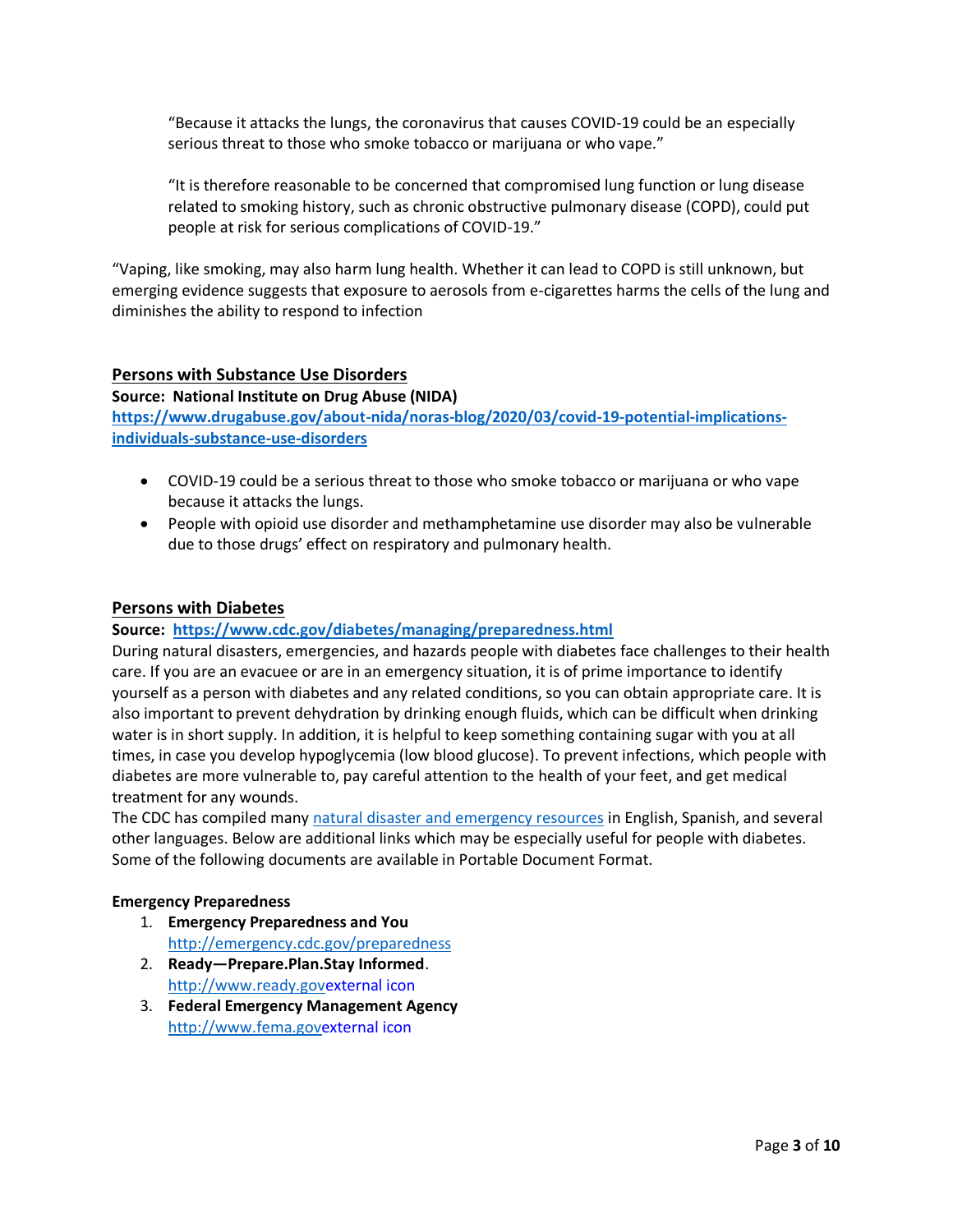### **Have Supplies on Hand**

### <https://www.cdc.gov/coronavirus/2019-ncov/specific-groups/get-ready.html>

- **Contact your healthcare provider to ask about obtaining extra necessary medications** to have on hand in case there is an outbreak of COVID-19 in your community and you need to stay home for a prolonged period of time.
- If you cannot get extra medications, consider using mail-order for medications.
- Use the drive-thru for medication pick up or delivery.
- **Be sure you have over-the-counter medicines and medical supplies** (tissues, etc.) to treat fever and other symptoms. Most people will be able to recover from COVID-19 at home.
- **Have enough household items and groceries** on hand so that you will be prepared to stay at home for a period of time.

### **Persons with Heart Disease or High Blood Pressure**

- Persons over 65 with coronary heart disease or hypertension are more likely to be infected and to develop more severe symptoms.
- Persons with heart disease need to remain current with vaccinations, including pneumococcal vaccine given the increased risk of secondary bacterial infection and the influenza vaccination to prevent another source of fever which could be initially confused with coronavirus infection. (source: American College of Cardiology; [https://www.acc.org/latest-in](https://www.acc.org/latest-in-cardiology/articles/2020/02/13/12/42/acc-clinical-bulletin-focuses-on-cardiac-implications-of-coronavirus-2019-ncov)[cardiology/articles/2020/02/13/12/42/acc-clinical-bulletin-focuses-on-cardiac-implications-of](https://www.acc.org/latest-in-cardiology/articles/2020/02/13/12/42/acc-clinical-bulletin-focuses-on-cardiac-implications-of-coronavirus-2019-ncov)[coronavirus-2019-ncov\)](https://www.acc.org/latest-in-cardiology/articles/2020/02/13/12/42/acc-clinical-bulletin-focuses-on-cardiac-implications-of-coronavirus-2019-ncov)

### **Heart Health Tips to Stay Active and Healthy**

<https://www.heart.org/en/about-us/coronavirus-covid-19-resources>

## **Physical activity at home**

- [Create an at-home workout circuit](https://www.heart.org/en/healthy-living/fitness/getting-active/create-a-circuit-home-workout)
- [Workout at work, just in your home office](https://www.heart.org/en/healthy-living/fitness/getting-active/how-to-be-more-active-at-work)
- [Get the whole family moving at home](https://www.heart.org/en/healthy-living/fitness/getting-active/how-to-move-more-anytime-anywhere)
- Practice these balance exercises in your living room
- [Stretch!](https://www.heart.org/en/healthy-living/fitness/staying-motivated/stretches-for-exercise-and-flexibility)
- [Get out and walk](https://www.heart.org/en/healthy-living/fitness/walking/why-is-walking-the-most-popular-form-of-exercise)
- [Don't make excuses to overdo it on screen time](https://www.heart.org/en/healthy-living/fitness/getting-active/limit-screen-time-and-get-your-kids-and-the-whole-family-moving)
- [Use the time to set your fitness goals](https://www.heart.org/en/healthy-living/fitness/staying-motivated/set-your-fitness-goals)
- Try any of our [daily tips for physical activity for your family](https://www.heart.org/en/healthy-living/fitness/getting-active/daily-tips-to-help-keep-your-family-active) that work for your current circumstances and comfort level
- If you find yourself away from home for an unexpected amount of time[, travel healthy](https://www.heart.org/en/healthy-living/healthy-lifestyle/mental-health-and-wellbeing/healthy-travel)

#### **Shelf-Stable Healthy Eating**

If you're concerned about having healthy foods on hand while limiting your exposure to crowds, these heart-healthy recipes can all be made with shelf-stable ingredients such as:

- Canned, frozen and dried fruits and vegetables (low or no salt and sugar options)
- Canned meats like light tuna or white meat chicken (salt free), packed in water
- Frozen chicken breast is safe for up to 1-year in a freezer set to zero degrees or below (store as air-tightly as possible to preserve maximum freshness)
- Dried beans and legumes (or canned with no salt added)
- Dried whole grains like brown rice and quinoa
- Dried herbs and spices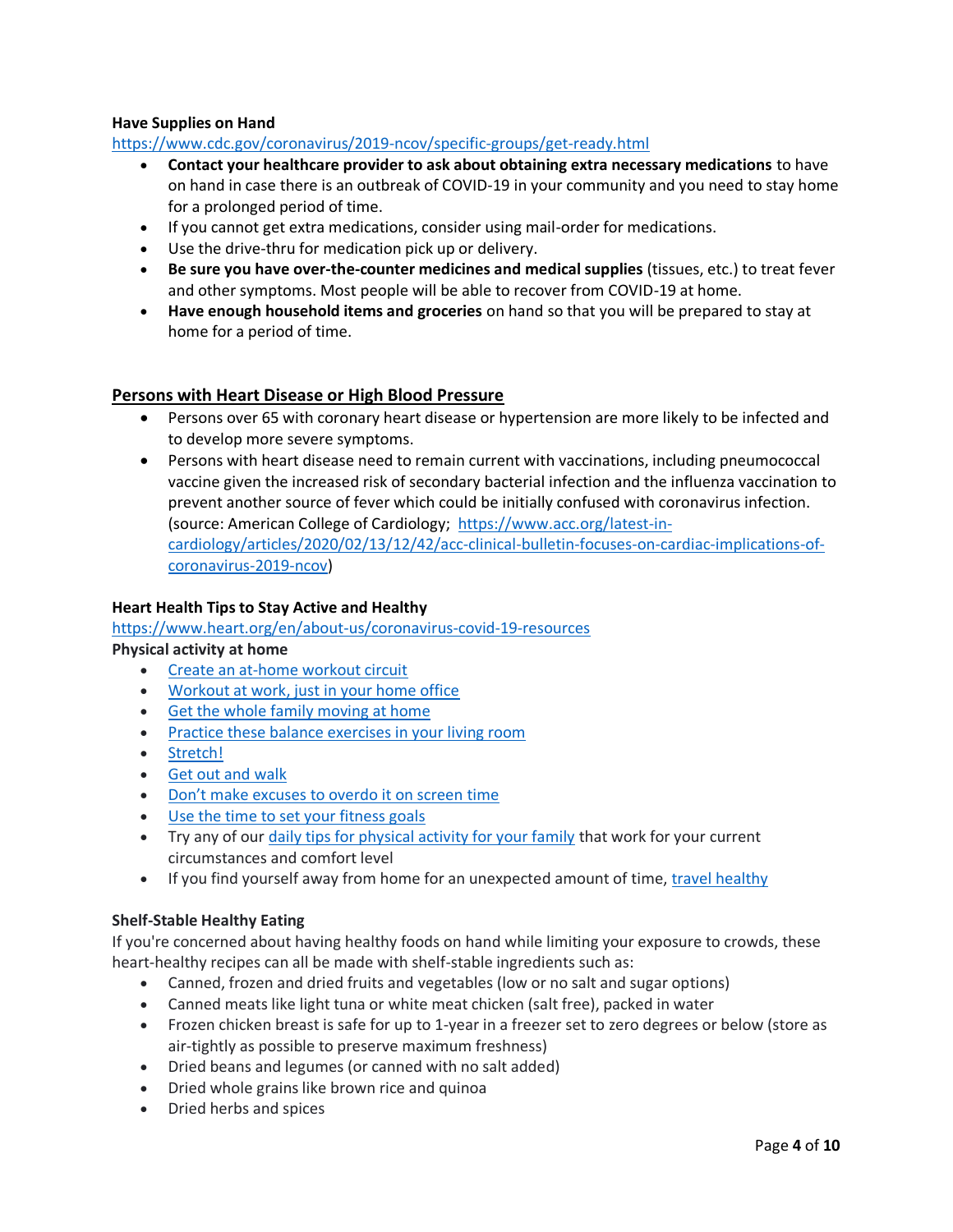• Shelled eggs are safe 3-5 weeks and unopened egg substitute is safe up to 1 year in the refrigerator

### **Wellbeing / Dealing with Stress**

- Use an unexpected change of pace to [practice mindful eating](https://www.heart.org/en/healthy-living/healthy-lifestyle/mental-health-and-wellbeing/mindful-eating-savor-the-flavor)
- Establish a new [bedtime](https://www.heart.org/en/healthy-living/healthy-lifestyle/sleep/how-to-sleep-better-with-a-bedtime-routine) o[r morning](https://www.heart.org/en/healthy-living/healthy-lifestyle/sleep/how-to-establish-a-wakeup-routine-for-a-good-morning-every-morning) routine
- Manage a stressful circumstance by [cleaning up your sleep hygiene](https://www.heart.org/en/healthy-living/healthy-lifestyle/sleep/how-to-sleep-better-infographic) or wit[h some tech tweaks](https://www.heart.org/en/healthy-living/healthy-lifestyle/sleep/how-to-sleep-better-with-tech-tweaks)
- [Practice loving-kindness meditation](https://www.heart.org/en/healthy-living/healthy-lifestyle/mental-health-and-wellbeing/loving-kindness-meditation-infographic)
- [Take Action to control stress](https://www.heart.org/en/healthy-living/healthy-lifestyle/stress-management/take-action-to-control-stress) this week
- [Fight stress with healthy habits](https://www.heart.org/en/healthy-living/healthy-lifestyle/stress-management/fight-stress-with-healthy-habits-infographic) to manage your circumstance

### **Persons having groceries and other packages delivered to them**

#### **Source: National Institutes of Health**

**<https://www.nih.gov/news-events/news-releases/new-coronavirus-stable-hours-surfaces>**

• You have your groceries delivered but are they safe? I have been looking all over for answers.

#### How long the new coronavirus can live on surfaces\*



**Persons with or caring for someone with Alzheimer's disease and all other dementia Source: Alzheimer's Association [https://www.alz.org/help-support/caregiving/coronavirus-\(covid-](https://www.alz.org/help-support/caregiving/coronavirus-(covid-19)-tips-for-dementia-care)[19\)-tips-for-dementia-care.](https://www.alz.org/help-support/caregiving/coronavirus-(covid-19)-tips-for-dementia-care)**

The Alzheimer's Association has a Helpline available to anyone 24 hours a day/ 7days per week 800-272- 3900 or<https://alz.org/help-support/resources/helpline>

Persons with Alzheimer's disease and all other dementia may forget to wash their hands or take other recommended precautions to prevent illness. In addition, diseases like COVID-19 and the flu may worsen cognitive impairment due to dementia.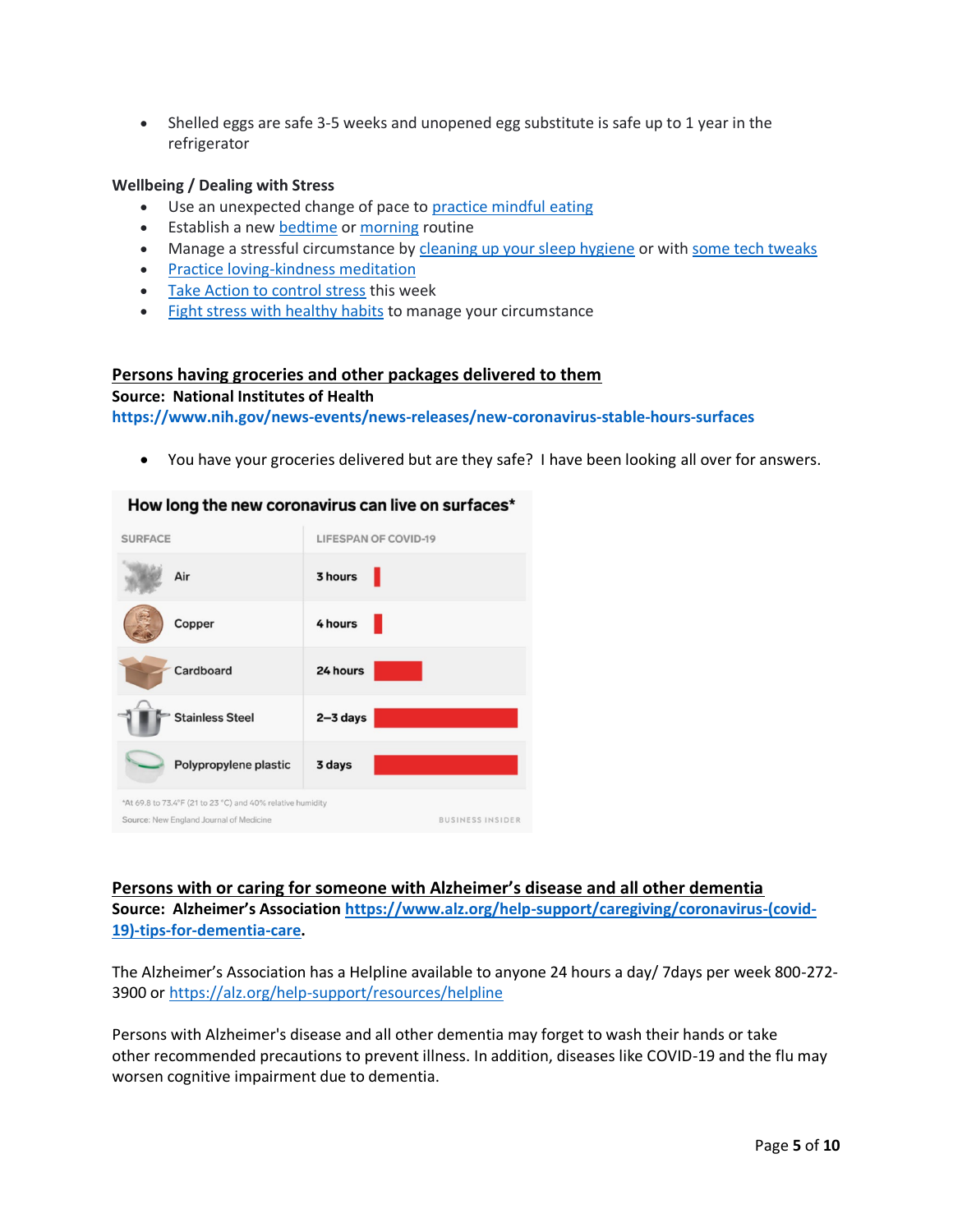## **Tips for Dementia Caregivers at Home**

Caregivers of individuals living with Alzheimer's and all other dementia should follow guidelines from the Centers for Disease Control (CDC), and consider the following tips:

- For people living with dementia, increased confusion is often the first symptom of any illness. If a person living with dementia shows rapidly increased confusion, contact your health care provider for advice.
- People living with dementia may need extra and/or written reminders and support to remember important hygienic practices from one day to the next.
- Consider placing signs in the bathroom and elsewhere to remind people with dementia to wash their hands with soap for 20 seconds.
- Demonstrate thorough hand-washing.
- Alcohol-based hand sanitizer with at least 60% alcohol can be a quick alternative to handwashing if the person with dementia cannot get to a sink or wash his/her hands easily.
- Think ahead and make alternative plans for the person with dementia should adult day care, respite, etc. be modified or cancelled in response to COVID-19.
- Think ahead and make alternative plans for care management if the primary caregiver should become sick.

## **Tips for Caregivers of Individuals in Nursing Homes**

The CDC has provided guidance to facilities on infection control and prevention of COVID-19 in nursing homes. This guidance is for the health and safety of residents. Precautions may vary based on local situations.

- Check with the facility regarding their procedures for managing COVID-19 risk. Ensure they have your emergency contact information and the information of another family member or friend as a backup.
- Do not visit your family member if you have any signs or symptoms of illness.
- Depending on the situation in your local area, facilities may limit or not allow visitors. This is to protect the residents, but it can be difficult if you are unable to see your family members.
- If visitation is not allowed, ask the facility how you can have contact with your family member. Options include telephone calls, video chant or even emails to check in.
- If your family member is unable to engage in calls or video chats, ask the facility how you can keep in touch with facility staff in order to get updates.

### **Persons with Asthma**

### **Source: https://www.cdc.gov/coronavirus/2019-ncov/specific-groups/asthma.html**

COVID-19 can affect your respiratory tract (nose, throat, lungs), cause an asthma attack, and possibly lead to pneumonia and acute respiratory disease.

### **Follow your Asthma Action Plan**

- Take your asthma medication exactly as prescribed. Talk to your healthcare provider, insurer, and pharmacist about creating an emergency supply of prescription medications, such as asthma inhalers. Make sure that you have 30 days of non-prescription medications and supplies on hand too in case you need to stay home for a long time.
- Know how to use your inhaler [https://www.cdc.gov/asthma/inhaler\\_video/default.htm](https://www.cdc.gov/asthma/inhaler_video/default.htm)
- Avoid your asthma triggers. Most common triggers are:
	- o Tobacco Smoke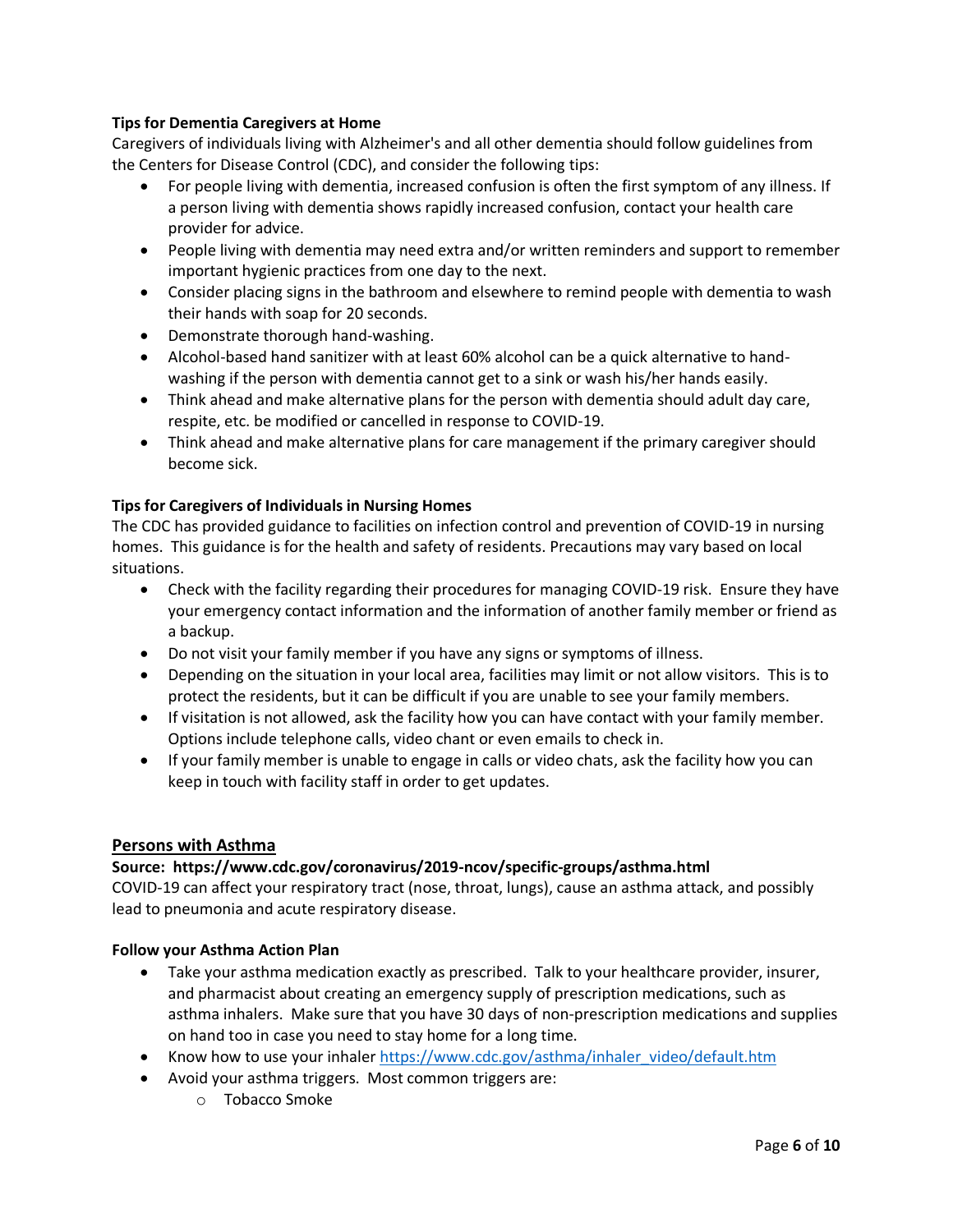- o Dust Mites
- o Outdoor Air Pollution
- o Cockroach Allergen
- o Pets
- o Mold
- o Smoke from Burning Wood or Grass
- o Other Triggers
	- flu, colds, respiratory syncytial virus (RSV), sinus infections, allergies, breathing in some chemicals, and acid reflux.
- Clean and disinfect frequently touched surfaces. Avoid using disinfectants that can cause an asthma attack.
- Strong emotions can trigger an asthma attack. Take steps to help yourself cope with stress and anxiety[. https://emergency.cdc.gov/coping/index.asp](https://emergency.cdc.gov/coping/index.asp)

## **Sexual Assault/Domestic Violence Specific**

If you feel unsafe in your home during this quarantine period, there is still help for you. <https://www.futureswithoutviolence.org/get-updates-information-covid-19/>

Are you hurting from your stay at home with an abusive partner? There is hope. Visit [www.icasa.org](http://www.icasa.org/) to connect with local crisis centers. Also, visit [https://www.futureswithoutviolence.org/get-updates](https://www.futureswithoutviolence.org/get-updates-information-covid-19/)[information-covid-19/](https://www.futureswithoutviolence.org/get-updates-information-covid-19/) and<https://www.rainn.org/>

Your physical, mental and emotional health is important at this time. Remember to: Stay calm, Stay connected, Get outside, Stay entertained

Stay healthy: Checkout [VIDEO | This 20-minute hotel workout is perfect for social distancing](https://www.washingtonpost.com/travel/tips/video-this-minute-hotel-workout-is-perfect-social-distancing/) Other ideas:<https://www.facebook.com/nsvrc>

Now the kids are home and working online. How do you keep them safe? Kids online more thanks to [COVID-19? Here are five Internet filtering services for families.](https://endsexualexploitation.org/articles/kids-online-more-thanks-to-covid-19-here-are-five-internet-filtering-services-for-families/?utm_source=facebook&utm_medium=social&utm_campaign=ncose&fbclid=IwAR0RixeXK7rZcZS7MkClSUUES9RAVCKYy3kVMekD_as8XQvqHuD9pxdeT-4)

Child abuse preventio[n https://www.preventchildabuseillinois.org/](https://www.preventchildabuseillinois.org/)

"The uncertainty around the coronavirus may feel overwhelming for survivors already coping with trauma & stress. The National Sexual Assault Hotline continues to be a confidential, anonymous resource 24/7". To get help: Call 800.656.HOPE (4673); Visit [online.rainn.org](http://online.rainn.org/?fbclid=IwAR01HDrYUzYlqQyF1lM4dCGLp9uE54p91UcTYpnjpwfcV1gRSLFFXlnYj1s) Illinois Coalition Again Sexual Assault<http://www.icasa.org/>

### **Persons living with cancer**

**Source: American Cancer Society [https://www.cancer.org/about-us/what-we](https://www.cancer.org/about-us/what-we-do/coronavirus-covid-19-and-cancer.html)[do/coronavirus-covid-19-and-cancer.html](https://www.cancer.org/about-us/what-we-do/coronavirus-covid-19-and-cancer.html)**

**Should people still get screened for cancer during this pandemic? https://www.cancer.org/latest-news/common-questions-about-the-new-coronavirus-outbreak.html**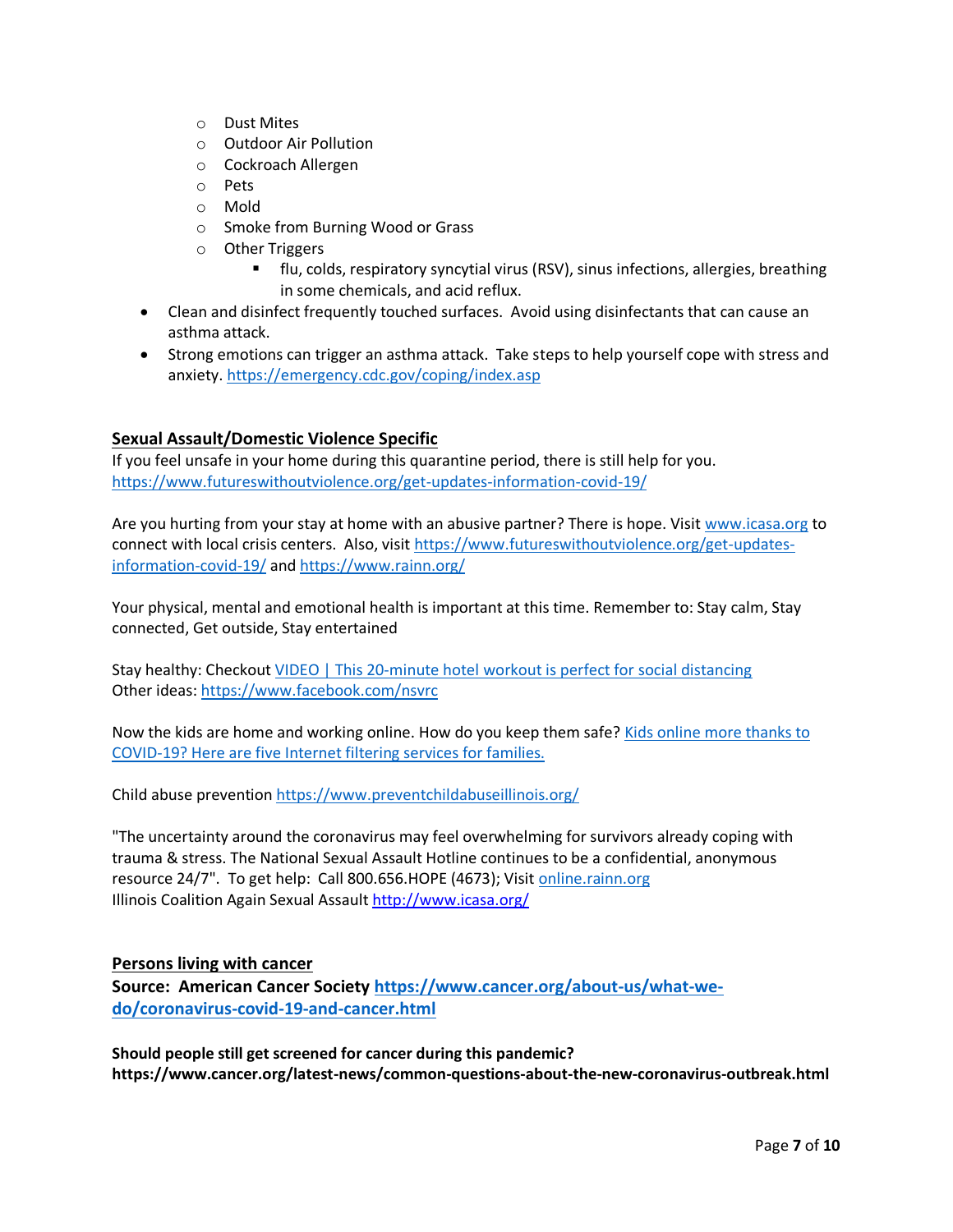Health officials are urging everyone to stay home as much as possible to further reduce the risk of being exposed to COVID-19. What should you do if you're due for a cancer screening? According to Dr. Richard Wender, Chief Cancer Control Officer for the American Cancer Society, "the American Cancer Society recommends that no one should go to a health care facility for routine cancer screening at this time." This means if you're due for your screening to detect breast, colon, cervix, or lung cancer, postpone your appointment for the near future. "Remember, these screening tests save lives. When restrictions lift, it's important to reschedule any screening test that you're due to receive," says Wender. "Getting back on track with cancer screening should be a high priority," he adds.

Screening tests are different from tests your doctor might order if you have symptoms that could be from cancer. If you're having symptoms you're concerned about, contact your health care provider about the best course of action for you at this time.

### **Cancer Caregiving During the Coronavirus Outbreak**

**https://www.cancer.org/latest-news/cancer-caregiving-during-the-coronavirus-outbreak.html**  Caring for someone with cancer has become even more serious because of the coronavirus

pandemic. The person you care for may be at high risk of infection with COVID-19 because cancer and cancer treatments often weaken their immune systems. You may be at higher risk yourself if you are older or have an underlying health condition. Staying healthy protects you and the person you're caring for. That means taking extra steps to keep both of you from getting sick.

People with certain cancer types, including lymphomas, multiple myeloma, and most types of leukemia are at the highest risk for infections. These cancers cause changes that make the immune system unable to work as well as it should. People who have recently had surgery for cancer and those in active treatment who are getting chemotherapy, radiation, targeted therapy, or immunotherapy may also be at higher risk. Some treatments, such as stem cell or bone marrow transplants, involve giving high doses of drugs that may cause long-term weakening of the immune system. But most people who have finished treatment (especially if it was years ago) probably have an immune system that's back to normal.

If you aren't sure whether the person you're caring for has a weakened immune system, ask their health care team. It's also a good idea to find out if their insurance covers telehealth, and if the cancer care team is using it to help communicate with patients during this time. Have a back-up plan ready in case you, the person you're caring for, or someone else in the household gets sick.

#### **Lower the Risk of Illness**

#### **https://www.cancer.org/latest-news/cancer-caregiving-during-the-coronavirus-outbreak.html**

Stay home as much as you can and have contact with as few people as possible. Stay in touch with the cancer care team and be ready for possible changes to treatment plans. Read our list of questions you may want to ask.

Take these extra steps to protect yourself and the person you're caring for:

• Don't travel. Follow your state and local rules about traveling and leaving your home. Avoid crowds and public places. Go out as little as possible. Ask the cancer care team if medical appointments should be kept or postponed. If you do need to go out, take hand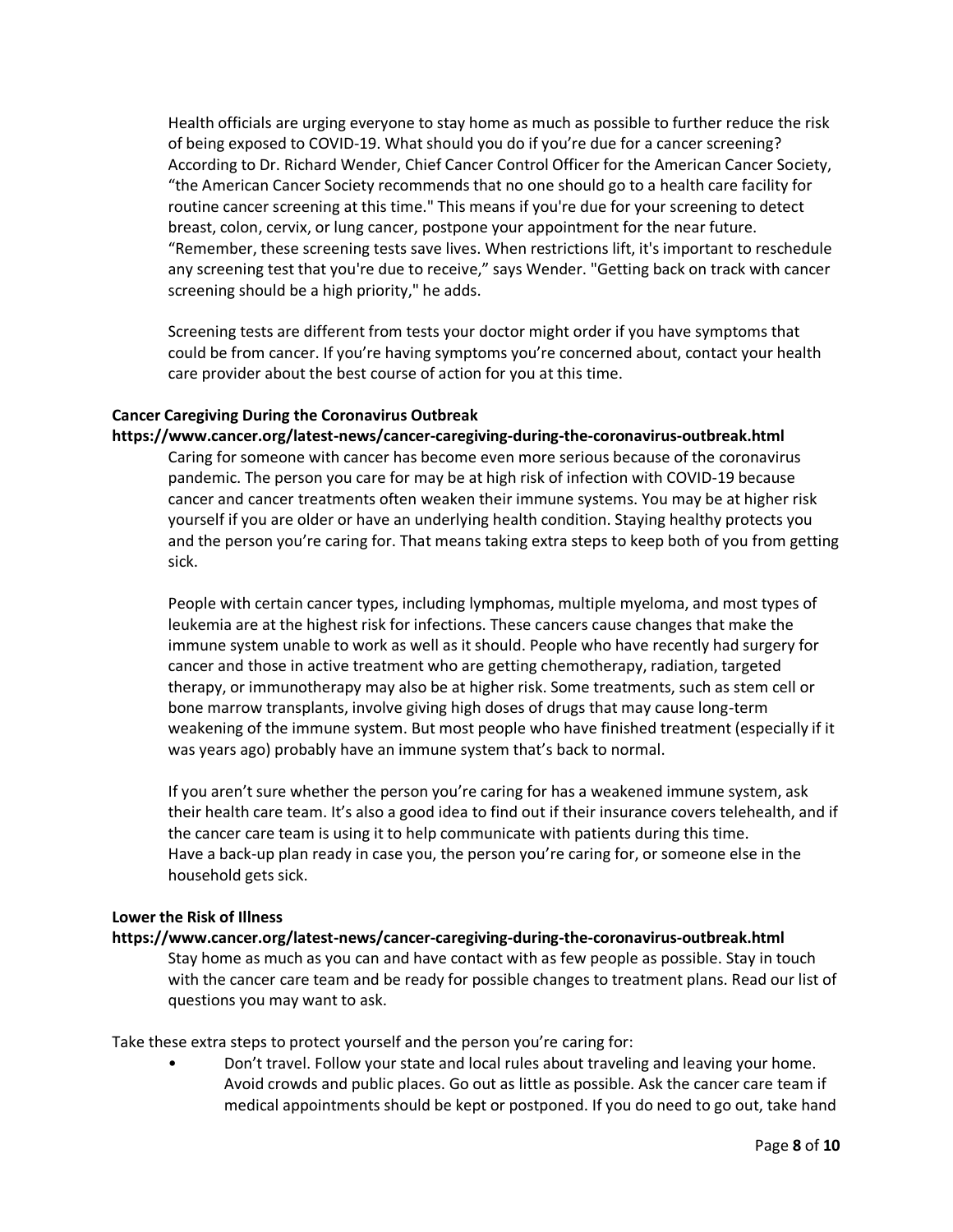sanitizer with at least 60% alcohol to clean your hands and then wash with soap and water when you get home.

- If the doctor wants to keep treatment appointments, only one caregiver should go along. No one who is sick or has any symptoms should go to a cancer treatment center. Be prepared to be screened at the door or to have to wait outside because some centers may not allow caregivers in the building at all.
- At home, use household disinfectants regularly on things that you touch a lot, such as door handles, cell phones, remote controls, computer keyboards, and any items that are used by other people.
- If you have to go out, wash your hands with soap and water as soon as you get home, wipe down the items you've brought home (including your purse, wallet, and cell phone), and wash your hands again after wiping them down.
- When at home, wash your hands often with soap and water for at least 20 seconds, especially before eating and before touching your face.
- Wash your hands after using the bathroom, blowing your nose, coughing, or sneezing.
- Wash your hands after touching animals, collecting trash, or taking out garbage.
- Wash your hands after touching items used by others.
- Read more about more ways to help someone with cancer lower their risk of infection.

#### **Cancer Patient Information**

### **I receive cancer treatment at a medical facility. What should I do about getting treatment?**

https://www.cancer.gov/contact/emergency-preparedness/coronavirus

If you are receiving treatment for your cancer, please call your health care provider before going to your next treatment appointment and follow their guidance. As health care systems adjust their activities to address COVID-19, doctors treating cancer patients may also have to change when and how cancer treatment and follow-up visits are carried out. The risk of missing a cancer treatment or medical appointment must be weighed against the possibility of exposing a patient to infection.

Some cancer treatments can be safely delayed, while others cannot. Some routine follow-up visits may be safely delayed or conducted through telemedicine. If you take oral cancer drugs, you may be able to have prescribed treatments sent directly to you, so you don't have to go to a pharmacy. A hospital or other medical facility may ask you to go to a specific clinic, away from those treating people sick with coronavirus.

The coronavirus situation is changing daily, with states and cities making changes in how they are handling quarantine and critical health care, so check with your provider as needed.

## **I participate in a clinical trial at a medical facility. What should I do? https://www.cancer.gov/contact/emergency-preparedness/coronavirus**

If you are in a cancer treatment clinical trial, please call your clinical trial research team and follow their guidance. Physicians and scientists at NCI are working with doctors and health care staff who carry out NCI-sponsored clinical trials across the United States and in Canada to implement specific measures within our clinical trials networks that will address the current challenges of providing care to patients enrolled in clinical trials. The health of each clinical trial patient is the institute's most important concern, and NCI is flexible about how clinical trial treatments can be completed and when tests and assessments must be done.